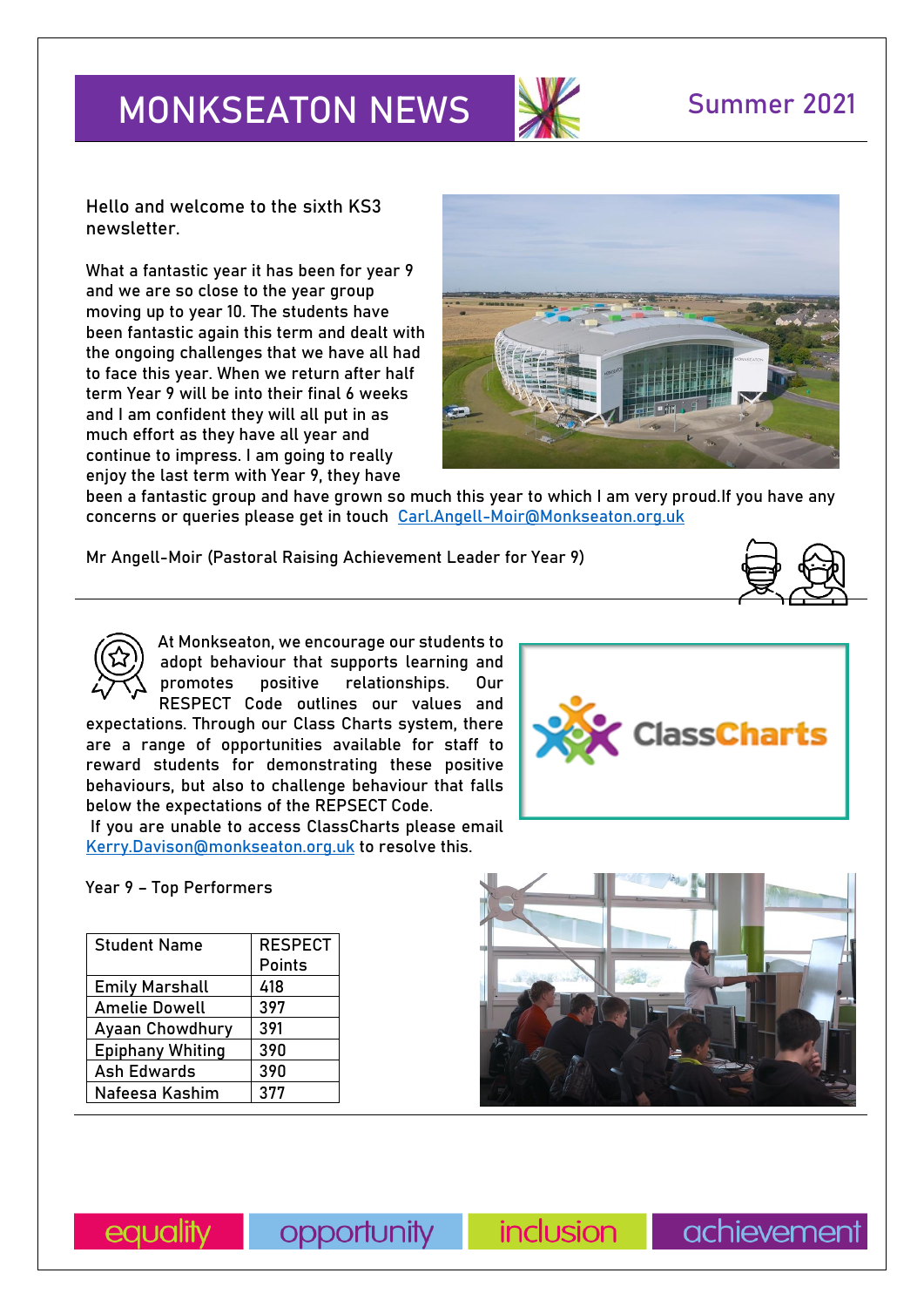#### **What We Feel**

To start of the term Year 9 spent the first two weeks of their extended registration by completing the mental health work around a funded project called "What We Feel". Year 9 really engaged with this work and prompted some very interesting discussions in class. Staff were really impressed with the work that was produced by Year 9 and the company that produced the 4 mini episodes were over joyed with the engagement and feedback from students.







### **Home Testing**

Thank you all for the continued support on home testing, the students are receiving the testing packs every few weeks to replace the ones that have been used. It's great to see the whole school community come together and take the responsibility to complete and log these results.

## **Options**

All Year 9 students have now picked their options and those options are being processed. Students will not receive confirmation of their options, students will be able to study the options they have chosen unless they are spoken to by a member of staff.

#### **Masks**

During the Easter Holidays the government had changed the guidance on the wearing of face masks in schools. Students are no longer to required to wear face masks in lessons, however if students would like to wear face masks they still can. Students are required to wear face masks in all corridors and communal areas as a safety precaution due to students moving around within their bubbles.



inclusion

#### **Reading**

equality

Last term I informed you about Year 9 starting reading this term. Each class were given a different book and have been enjoying reading every Wednesday morning for half an hour. In the coming weeks we have a couple of the authors who are going to be joining the groups virtually to talk about their books, careers in writing, and answering some questions from our students.

[Love Reading 4 Kids](https://www.lovereading4kids.co.uk/) is a great website to find out about books that your child might enjoy reading at home.

opportunity



achieveme